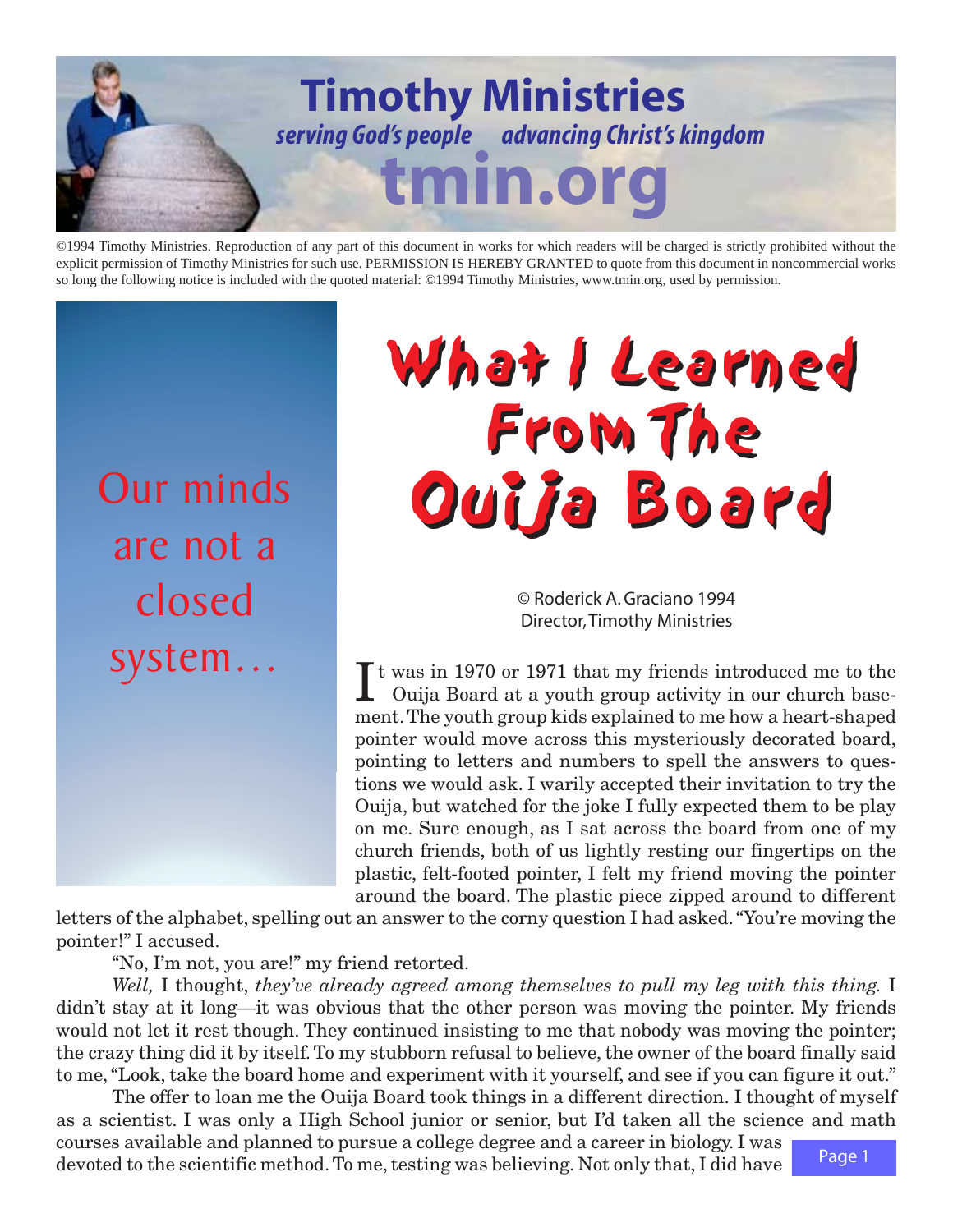## *The Ouija Board* **© 1994 Roderick A. Graciano**

an interest in parapsychology. The prophecies of Edgar Cayce and the "revelations" of Jeanne Dixon fascinated me. I wanted to know if there really was another dimension where incorporeal beings lived and communed with one another. Here was an opportunity to apply the scientific method to a mysterious game and see if I could find any direct evidence for the supernatural.

A day or two later, I went up to my attic bedroom, pulled the Ouija Board and pointer out of its Parker Brothers game box and sat down with it on my lap. I set my fingertips lightly on the edge of the pointer, and asked a simple question. To my surprise, the pointer began to move. The strange thing about it was that it still felt as if my friend was moving the pointer from the opposite side of the board—but I was alone. Warming to the experiment, I asked a series of random questions. Sure enough, the pointer zipped all over the board, spelling out words that formed rational if occasionally mysterious answers to my questions. There was something here I wanted to get to the bottom of.

I had a dual hypothesis: I decided that the power of the Ouija Board originated either from some invisible being outside of myself or from the subconscious workings of my own mind. To test my hypothesis, I went up to my room each afternoon when I got home from school, and sat down with the Ouija Board, notepad and pencil beside me, and asked question after question. I tried to formulate questions that would test the mental and predictive abilities of whatever power was behind the Ouija Board, and I carefully recorded and tried to analyze the answers given. I very quickly discovered that I did not have to ask my questions orally; I had only to think a question and the Ouija Board pointer would begin to move in response.

I'd followed this routine for only a few days when my experiment took on a new dimension. I forget the question I asked, but the Ouija Board gave a particularly enigmatic answer, and I sat on the edge of my bed wondering what it could mean. As I sat with notepad in hand, my pencil tip still resting on the paper, the pencil began to move in my hand, seemingly of its own accord, scribbling lines on the notepad. Beads of perspiration popped out in the palm of my hand, but I did not fling the pencil away. I had only just recently read about this phenomenon, called "automatic handwriting," in a book by Ruth Montgomery. Spirit guides supposedly communicated with willing participants by controlling a writing utensil in their hand. Who or what was controlling the pencil in my hand was still an open question as far as I was concerned, but it did feel as if it were somebody else. While my fingers still supported the pencil, it felt as though the pencil was directing the muscles of my hand rather than vice-versa. At first the pencil just scribbled, but I gathered my wits and thought a question. Sure enough, the pencil wrote out an answer longhand in one, continuous line! Then it went back to scribbling.

*Who are you?* I asked, *what do you want?*

"I want to draw," came the answer. I'd had enough for that session and put everything away.

The next afternoon, I got out a large sheet of drawing paper, laid it flat on my desk, and picked up a pencil. I held the pencil lightly in my hand and spoke to it with my mind. The pencil began to race across the paper doodling and pausing in its play only to respond to my questions. In a single continuous line it drew a passable picture of a guitar, but then as if in childish frustration it drew the strings in over-long gashes across the page. I laid down a fresh sheet of paper and asked questions more insistently. I soon re-established the rhythm of questions and answers that I had experienced with the Ouija Board, only now, the answers were written out longhand on the paper.

One or two days into the automatic writing routine I was stunned by an incredible piece of artwork. The pencil began to move purposefully across the large, blank sheet of drawing paper in wide curving lines. I had no idea what the "power" was drawing, if anything at all, but as the

> continuous line began to describe a defined shape, I could see it would be some kind of portrait. Suddenly, my mouth dropped in astonishment. Before my unsuspecting eyes,

Page 2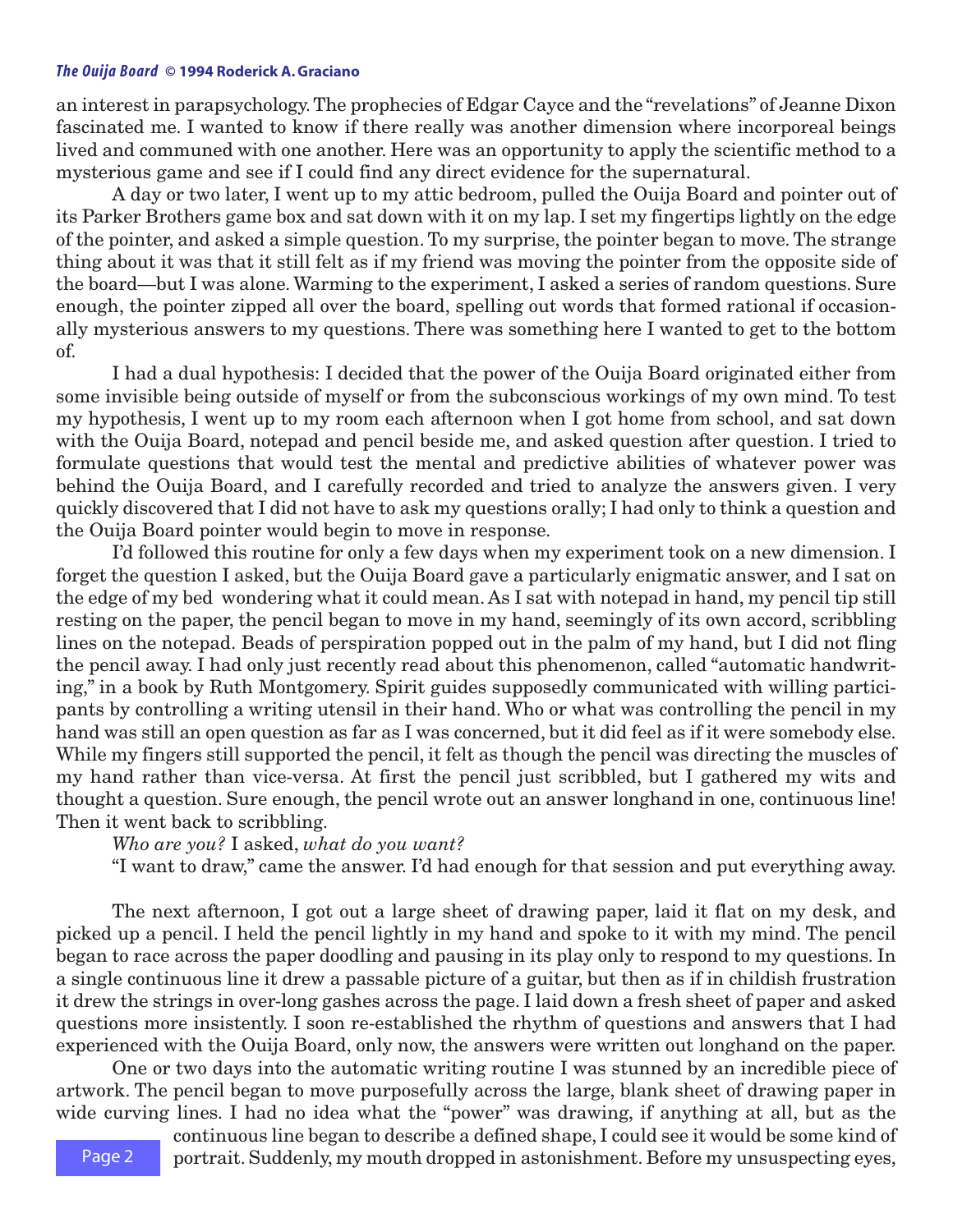the curving lines resolved into a perfect caricature of President Richard Nixon. The finished drawing was of professional quality, done with a harmonious and relaxed execution, in one continuous line.

The Nixon drawing had definite implications for my Ouija Board experiment. Up to the moment when that picture materialized before my amazed eyes, I had leaned toward the "mind game" side of the hypothesis—the idea that the whole Ouija Board and automatic writing thing originated from somewhere down deep in my own subconscious. The problem was that I had never drawn like that before. Now, as I record the experience, I can look back on years of dabbling in art, learning some skills, and even teaching art to my daughters. At that time, however, I had never taken an art class and never drawn anything but stick figures and simple happy faces. The pencil in my hand had done something I knew *I* could not do. Perhaps if I had studied Plato back then, I would have wondered if I were expressing some innate talent I had been born with and only "forgotten." Perhaps some psychologist could have explained the Nixon drawing, but at the time I could not and it made me suspect strongly that I was dealing with an entity outside of myself.

I didn't have too many friends that I could confide in at the time, but I did have one or two fellows that I excitedly shared my experiments with. I also mentioned what was going on to my mother and to my sister, Erlinda. Erlinda worried enough about my dabblings that she sent me a little book on spiritualism. I've forgotten the title and author, but it was a Christian book and the most important thing it did for me was to direct me to the 18th chapter of Deuteronomy. In that chapter of the Bible, I found a reference to communication with "familiar spirits." The Bible recognized such a phenomenon as real, but condemned it unequivocally as something abominable in God's sight. That scared me, and I purposed to bring my experiment to a definite conclusion.

I had only been experiencing automatic writing for a week when I went up stairs and laid a clean sheet of drawing paper on my desk one more time. I had become convinced in my own mind that I was dealing with an entity outside of myself. The only question that remained for me was whether this entity was a good spirit, i.e., from God, or some kind of evil spirit. I sat down and rested the tip of my pencil lightly on the paper.

*I need to know if you are a good spirit or an evil spirit,* I naively said in my mind to the writing entity. The pencil began to write swiftly, racing back to the left hand side of the paper as it came to the end of each line. "I'm a good spirit, of course," it wrote.

*I'm not so sure,* I thought, *I think you might be an evil spirit, and I need to stop doing this stuff.* The pencil began to race across the paper. I felt its emotion, although the only sound was the thin scraping of graphite against paper. The words poured from the pencil tip: "Don't stop whatever you do—we're almost ready to go to the typewriter—I'm going to speak to you through the typewriter—I have many things to teach you—you will become a great prophet to the world—whatever you do don't stop."

*All right,* I said in my mind, *I'll have to put you to a test.*

"Fine," the pencil replied, "just don't stop talking with me."

*Okay,* I said, *if you're a good spirit from God, you should be able to tell me something that it would be impossible for me to know on my own.*

"Yes, that's right," wrote the pencil.

*Well then,* I continued, *I just heard my mother come in from work downstairs; can you tell me how much money is in her coin purse right now?*

"Certainly," wrote the pencil.

*Good,* I said, *then tell me how much money is in her coin purse and I'll go down and count it right now.*

"Two dollars and eighty-six cents," wrote the pencil.

I bounded down the stairs, found where mom had set her purse on the bed, and